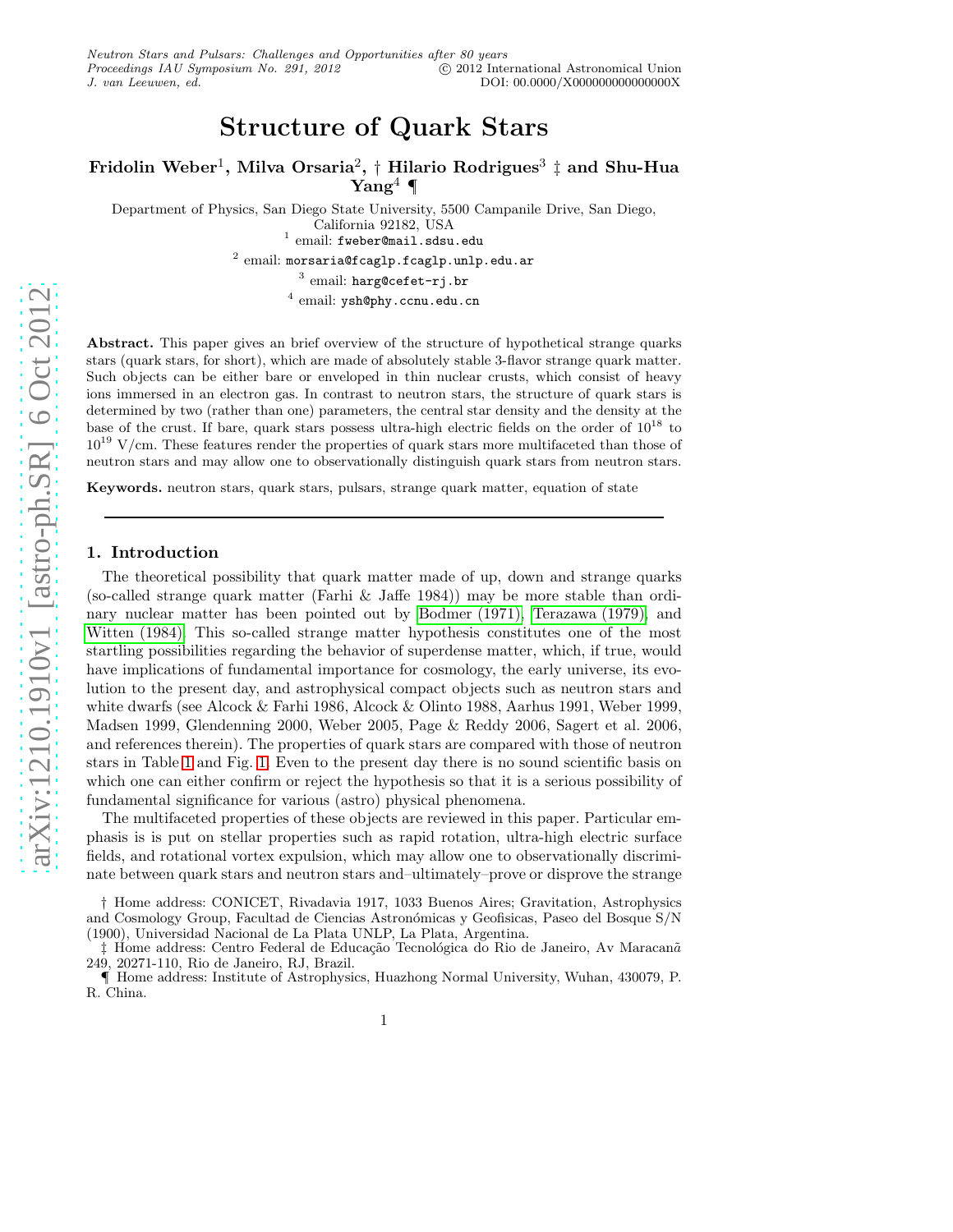<span id="page-1-0"></span>

| <b>Quark Stars</b>                                                                                            | <b>Neutron Stars</b>                                                       |
|---------------------------------------------------------------------------------------------------------------|----------------------------------------------------------------------------|
| Made entirely of deconfined up, down, strange Nucleons, hyperons, boson condensates,<br>quarks, and electrons | deconfined quarks, electrons, and muons                                    |
| Quarks ought to be color superconducting                                                                      | Superfluid neutrons<br>Superconducting protons                             |
| Energy per baryon $\lesssim 930$ MeV                                                                          | Energy per baryon $> 930$ MeV                                              |
| Self-bound $(M \propto R^3)$                                                                                  | Bound by gravity                                                           |
| Maximum mass $\sim 2 M_{\odot}$                                                                               | Same                                                                       |
| No minimum mass                                                                                               | $\sim 0.1 M_{\odot}$                                                       |
| Radii $R \stackrel{\textstyle<}{\sim} 10-12$ km                                                               | $R \stackrel{\textstyle >}{\sim} 10-12$ km                                 |
| Baryon number $B \stackrel{\textstyle<}{\sim} 10^{57}$                                                        | $10^{56} \le B \le 10^{57}$                                                |
| Electric surface fields $\sim 10^{18}$ to $\sim 10^{19}$ V/cm Absent                                          |                                                                            |
| Can be bare (pure quark stars) or enveloped<br>in thin nuclear crusts (mass $10^{-5} M_{\odot}$ )             | Not possible<br>Always possess nuclear crusts                              |
| Density of crust is less than neutron drip<br>i.e., posses only outer crusts                                  | Density of crust above neutron drip<br>i.e., posses inner and outer crusts |
| Form two-parameter stellar sequences                                                                          | Form one-parameter stellar sequences                                       |

quark matter hypothesis. Futher information on the existence of qark stars may come from quark novae, hypothetical types of supernovae which could occur if neutron stars spontaneously collapse to quark stars (Ouyed et al. 2002).

## 2. Quark-Lepton Composition of Quark Stars

Quark star matter is composed of the three lightest quark flavor states (up, down, and strange quarks). Per hypothesis, the energy per baryon of such matter is lower than the energy per baryon of the most stable atomic nucleus, <sup>56</sup>Fe. Since stars in their lowest energy state are electrically charge neutral to very high precision, any net positive quark charge must be balanced by electrons. The concentration of electrons is largest at low densities due to the finite strange-quark mass, which leads to a deficit of net negative quark charge. If quark star matter forms a color superconductor (Rajagopal & Wilczek 2001, Alford 2001, Alford et al. 2008, and references therein) in the Color-Flavor-Locked (CFL) phase the interiors of quarks stars will be rigorously electrically neutral with no need for electrons, as shown by [Rajagopal & Wilczek \(2001\).](#page-5-3) For sufficiently large strange quark masses, however, the low density regime of quark star matter is rather expected to form other condensation patterns (e.g. 2SC, CFL- $K^0$ , CFL- $K^+$ , CFL- $\pi^{0,-}$ ) in which electrons will be present (Rajagopal & Wilczek 2001, Alford 2001, Alford et al. 2008). The presence of electrons in quark star matter is crucial for the possible existence of a nuclear crust on quark stars. As shown by [Alcock et al. \(1986\),](#page-5-4) [Kettner et al. \(1995\),](#page-5-5) and [Alcock & Olinto \(1988\),](#page-5-6) the electrons, because they are bound to strange matter by the Coulomb force rather than the strong force, extend several hundred fermi beyond the surface of the strange star. Associated with this electron displacement is a electric dipole layer which can support, out of contact with the surface of the strange star, a crust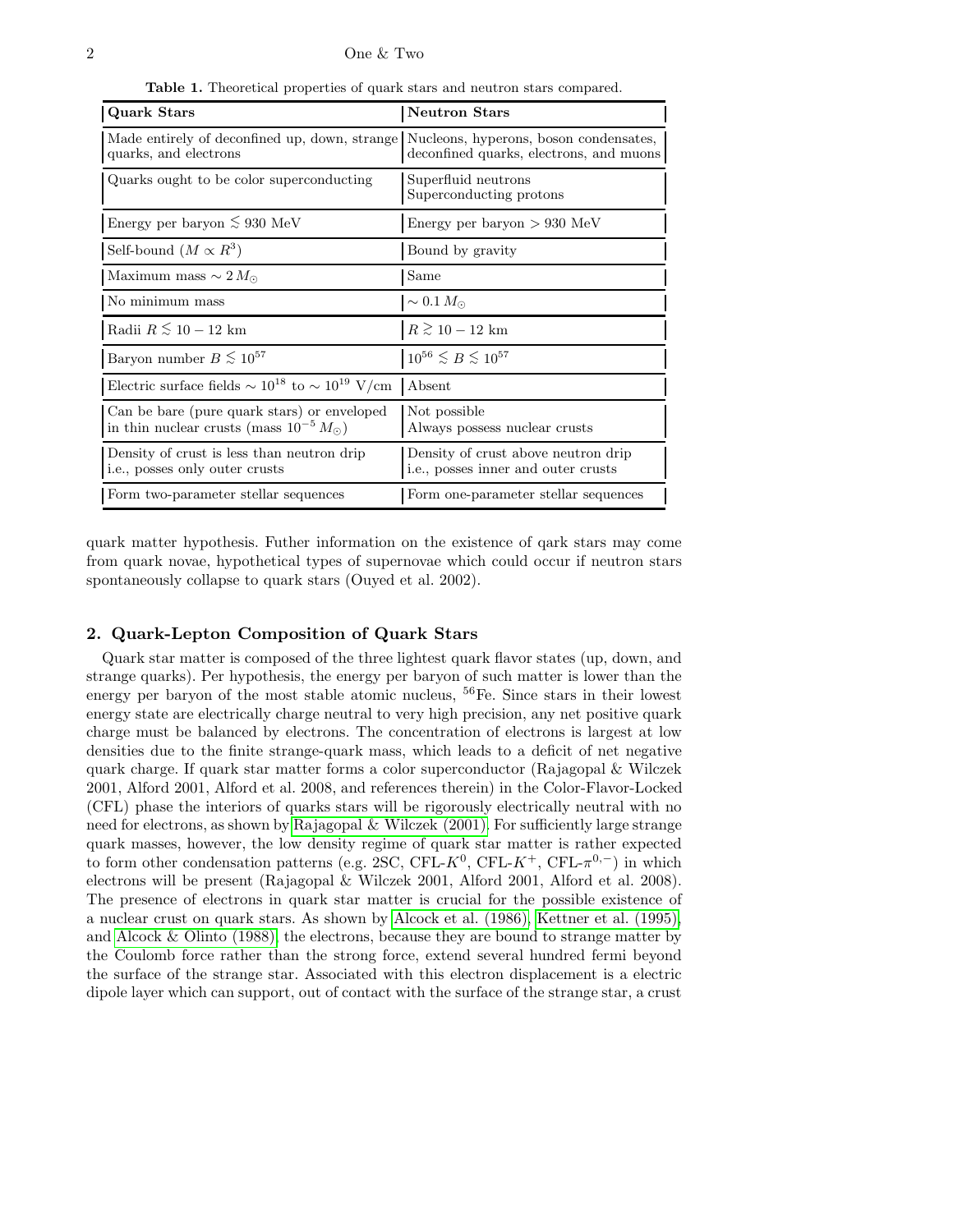

<span id="page-2-0"></span>Figure 1. Schematic structures of quark stars and neutron stars.

of nuclear material, which it polarizes (Alcock et al. 1986, Alcock & Olinto 1988). The maximum possible density at the base of the crust (inner crust density) is determined by neutron drip, which occurs at about  $4.3 \times 10^{11}$  g/cm<sup>3</sup>.

## 3. Bare versus Dressed Quark Stars and Eddington Limit

A bare quark star differs qualitatively from a neutron star which has a density at the surface of about 0.1 to 1 g/cm<sup>3</sup>. The thickness of the quark surface is just  $\sim 1$  fm, the length scale of the strong interaction. The electrons at the surface of a quark star are held to quark matter electrostatically, and the thickness of the electron surface is several hundred fermis. Since neither component, electrons and quark matter, is held in place gravitationally, the Eddington limit to the luminosity that a static surface may emit does not apply, so that bare quark stars may have photon luminosities much greater than  $10^{38}$  erg/s. It was shown by [Usov \(1998\)](#page-5-7) that this value may be exceeded by many orders of magnitude by the luminosity of  $e^+e^-$  pairs produced by the Coulomb barrier at the surface of a hot strange star. For a surface temperature of  $\sim 10^{11}$  K, the luminosity in the outflowing pair plasma was calculated to be as high as  $\sim 3 \times 10^{51}$  erg/s. Such an effect may be a good observational signature of bare strange stars (Usov 2001a, Usov 2001b, Usov 1998, and Cheng & Harko 2003). If the strange star is enveloped in a nuclear crust, however, which is gravitationally bound to the strange star, the surface, made of ordinary atomic matter, would be subject to the Eddington limit. Hence the photon emissivity of such a "dressed" quark star would be the same as for an ordinary neutron star. If quark matter at the stellar surface is in the CFL phase the process of  $e^+e^-$  pair creation at the stellar quark matter surface may be turned off. This may be different for the early stages of a very hot CFL quark star (Vogt et al. 2004).

## 4. Mass-Radius Relationship of Quark Stars

The mass-radius relationship of bare quark stars is shown in Fig. [2.](#page-3-0) In contrast to neutron stars, the radii of self-bound quark stars decrease the lighter the stars, according to  $M \propto R^3$ . The existence of nuclear crusts on quark stars changes the situation drastically (Glendenning et al. 1995, Weber 1999, and Weber 2005). Since the crust is bound gravitationally, the mass-radius relationship of quark stars with crusts is then qualitatively similar to neutron stars.

In general, quark stars with or without nuclear crusts possess smaller radii than neutron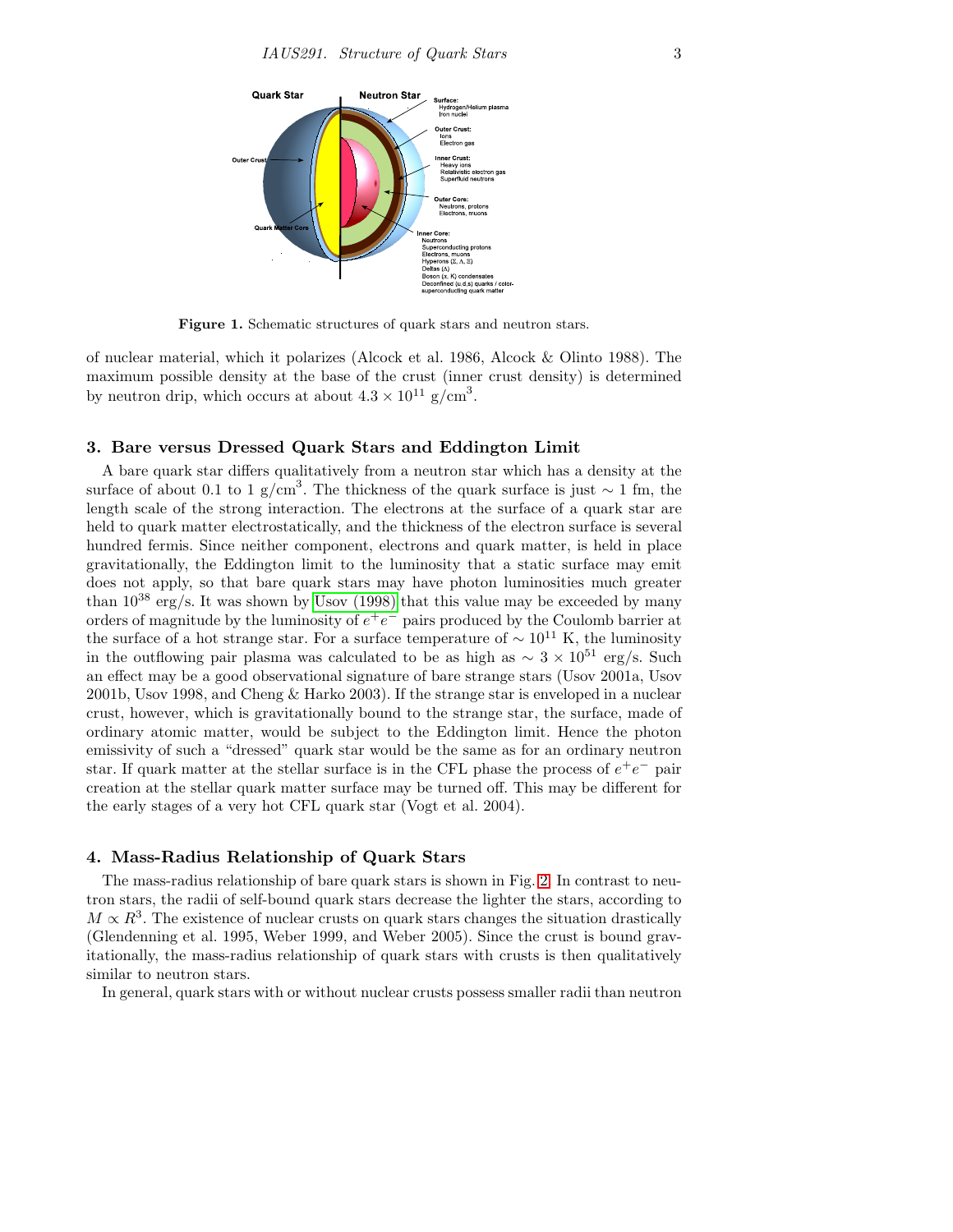

<span id="page-3-0"></span>Figure 2. Mass-radius relationship of bare quark stars (from Orsaria et al. 2011).

stars. This feature implies that quark stars posses smaller mass shedding periods than neutron stars. Due to the smaller radii of quarks stars, the complete sequence of such objects–and not just those close to the mass peak, as it is the case for neutron stars–can sustain extremely rapid rotation (Glendenning et al. 1995, Weber 1999, and Weber 2005). In particular, a strange star with a typical pulsar mass of around  $1.45 M_{\odot}$  can rotate at Kepler (mass shedding) periods as small as  $0.55 \lesssim P_K/\text{msec} \lesssim 0.8$  (Glendenning & Weber 1992, and Glendenning et al. 1995). This range is to be compared with  $P_K \sim 1$  msec obtained for neutron stars of the same mass (Weber 1999).

Another novelty of the strange quark matter hypothesis concerns the existence of a new class of white-dwarf-like objects, referred to as strange (quark matter) dwarfs (Glendenning et al. 1995). The mass-radius relationship of the latter may differs somewhat from the mass-radius relationship of ordinary white-dwarf, which may be testable in the future. Until recently, only rather vague tests of the theoretical mass-radius relation of white dwarfs were possible. This has changed dramatically because of the availability of new data emerging from the Hipparcos project (Provencal 1998). These data allow the first accurate measurements of white dwarf distances and, as a result, establishing the mass-radius relation of such objects empirically.

## 5. Pulsar Glitches

Of considerable relevance for the viability of the strange matter hypothesis is the question of whether strange stars can exhibit glitches in rotation frequency. From the study performed by Glendenning & Weber (1992) and Zdunik et al. (2001) it is known that the ratio of the crustal moment of inertia to the total moment of inertia varies between  $10^{-3}$ and  $\sim 10^{-5}$ . If the angular momentum of the pulsar is conserved in a stellar quake one obtains for the change of the star's frequency  $\Delta\Omega/\Omega \sim (10^{-5} - 10^{-3})f$ , where  $0 < f < 1$ (Glendenning & Weber 1992). The factor  $f$  represents the fraction of the crustal moment of inertia that is altered in the quake. Since the observed glitches have relative frequency changes  $\Delta\Omega/\Omega = (10^{-9} - 10^{-6})$ , a change in the crustal moment of inertia of f <<sup>∼</sup> 0.1 would cause a giant glitch (Glendenning & Weber 1992). Moreover it turns out that the observed range of the fractional change in the spin-down rate,  $\Omega$ , is consistent with the crust having a small moment of inertia and the quake involving only a small fraction f of that. For this purpose we write  $\Delta \dot{\Omega}/\dot{\Omega} > (10^{-1} \text{ to } 10)f$  (Glendenning & Weber 1992). This relation yields a small f value, i.e.,  $f < (10^{-4} \text{ to } 10^{-1})$ , in agree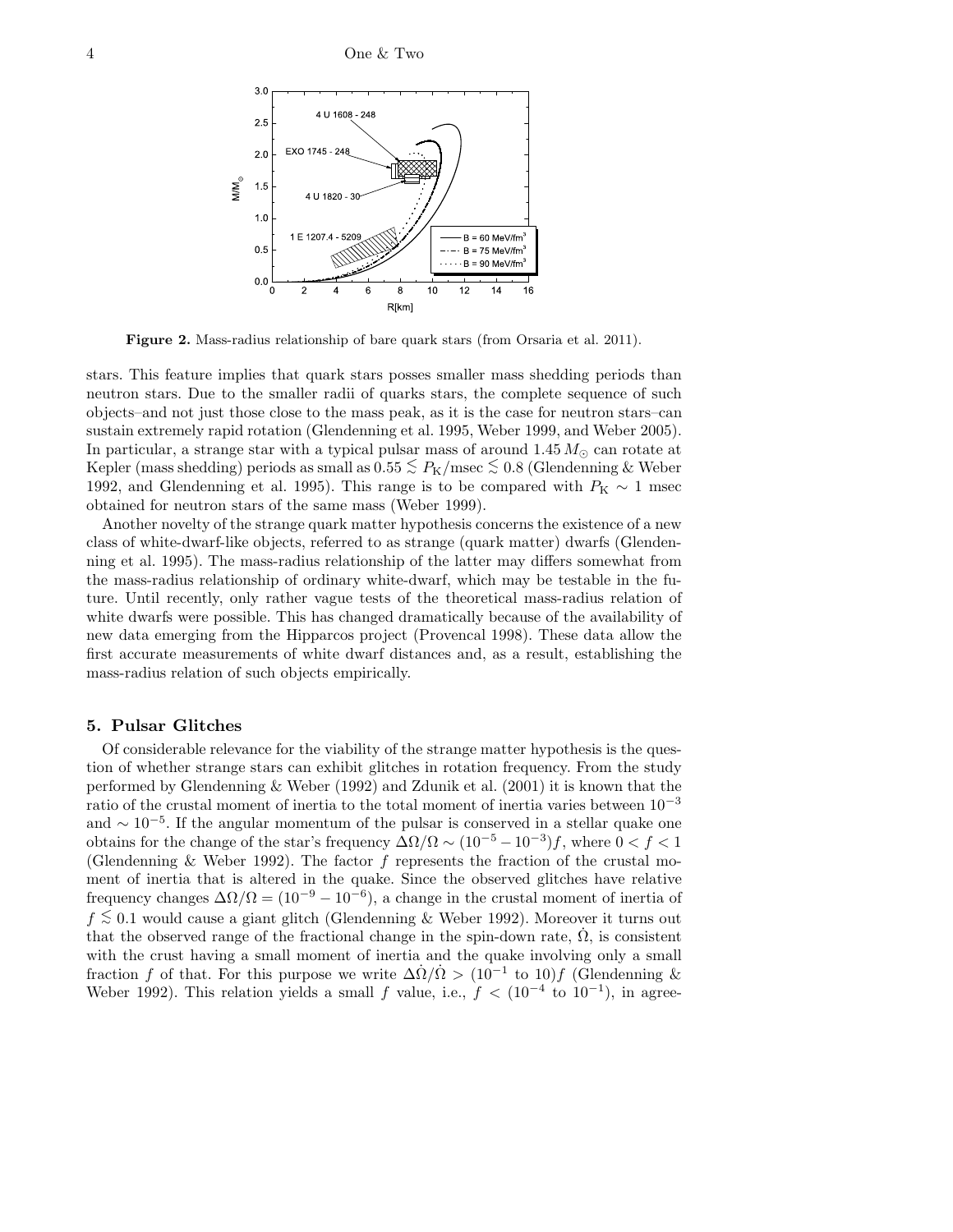ment with  $f \lesssim 0.1$  established just above. For these estimates, the measured values of  $(\Delta\Omega/\Omega)/(\Delta\Omega/\Omega) \sim 10^{-6}$  to  $10^{-4}$  for Crab and Vela, respectively, have been used.

# 6. Possible Connection to CCOs

One of the most amazing features of quark stars concerns the possible existence of ultra-high electric fields on their surfaces, which, for ordinary quark matter, is around  $10^{18}$  V/cm. If strange matter forms a color superconductor, as expected for such matter, the strength of the electric field may increase to values that exceed  $10^{19}$  V/cm. The energy density associated with such huge electric fields is on the same order of magnitude as the energy density of strange matter itself, which alters the masses and radii of strange quark stars at the 15% and 5% level, respectively (Negreiros et al. 2009). Such mass increases facilitate the interpretation of massive compact stars, with masses of around  $2 M_{\odot}$ , as strange quark stars (see also Rodrigues et al. 2011).

The electrons at the surface of a quark star are not necessarily in a fixed position but may rotate with respect to the quark matter star (Negreiros et al. 2010). In this event magnetic fields can be generated which, for moderate effective rotational frequencies between the electron layer and the stellar body, agree with the magnetic fields inferred for several Compact Central Objects (CCOs). These objects could thus be interpreted as quark stars whose electron atmospheres rotate at frequencies that are moderately different ( $\sim$  10 Hz) from the rotational frequency of the quark star itself.

Last but not least, we mention that the electron surface layer may be strongly affected by the magnetic field of a quark star in such a way that the electron layer performs vortex hydrodynamical oscillations (Xu et al. 2012). The frequency spectrum of these oscillations has been derived in analytic form by [Xu et al. \(2012\).](#page-5-8) If the thermal Xray spectra of quark stars are modulated by vortex hydrodynamical oscillations, the thermal spectra of compact stars, foremost central compact objects (CCOs) and X-ray dim isolated neutron stars (XDINSs), could be used to verify the existence of these vibrational modes observationally. The central compact object 1E 1207.4-5209 appears particularly interesting in this context, since its absorption features at 0.7 keV and 1.4 keV can be comfortably explained in the framework of the hydro-cyclotron oscillation model (Xu et al. 2012).

A study which looks at the thermal evolution of CCOs is presently being carried out by [Yang et al. \(2012\).](#page-5-9) Preliminary results indicate that the observed temperatures of CCOs can be well reproduced if one assumes that these objects are small quark matter objects with radii less than around 3 km.

## 7. Possible Connection to SGRs, AXPs, and XDINs

If quarks stars are made of color superconducting quark matter rather than normal non-superconducting quark matter. If rotating, superconducting quark stars ought to be threaded with rotational vortex lines, within which the star's interior magnetic field is at least partially confined. The vortices (and thus magnetic flux) would be expelled from the star during stellar spin-down, leading to magnetic reconnection at the surface of the star and the prolific production of thermal energy. [Niebergal et al. \(2010\)](#page-5-10) have shown that this energy release can re-heat quark stars to exceptionally high temperatures, such as observed for Soft Gamma Repeaters (SGRs), Anomalous X-Ray pulsars (AXPs), and X-ray dim isolated neutron stars (XDINs). Moreover, numerical investigations of the temperature evolution, spin-down rate, and magnetic field behavior of such superconducting